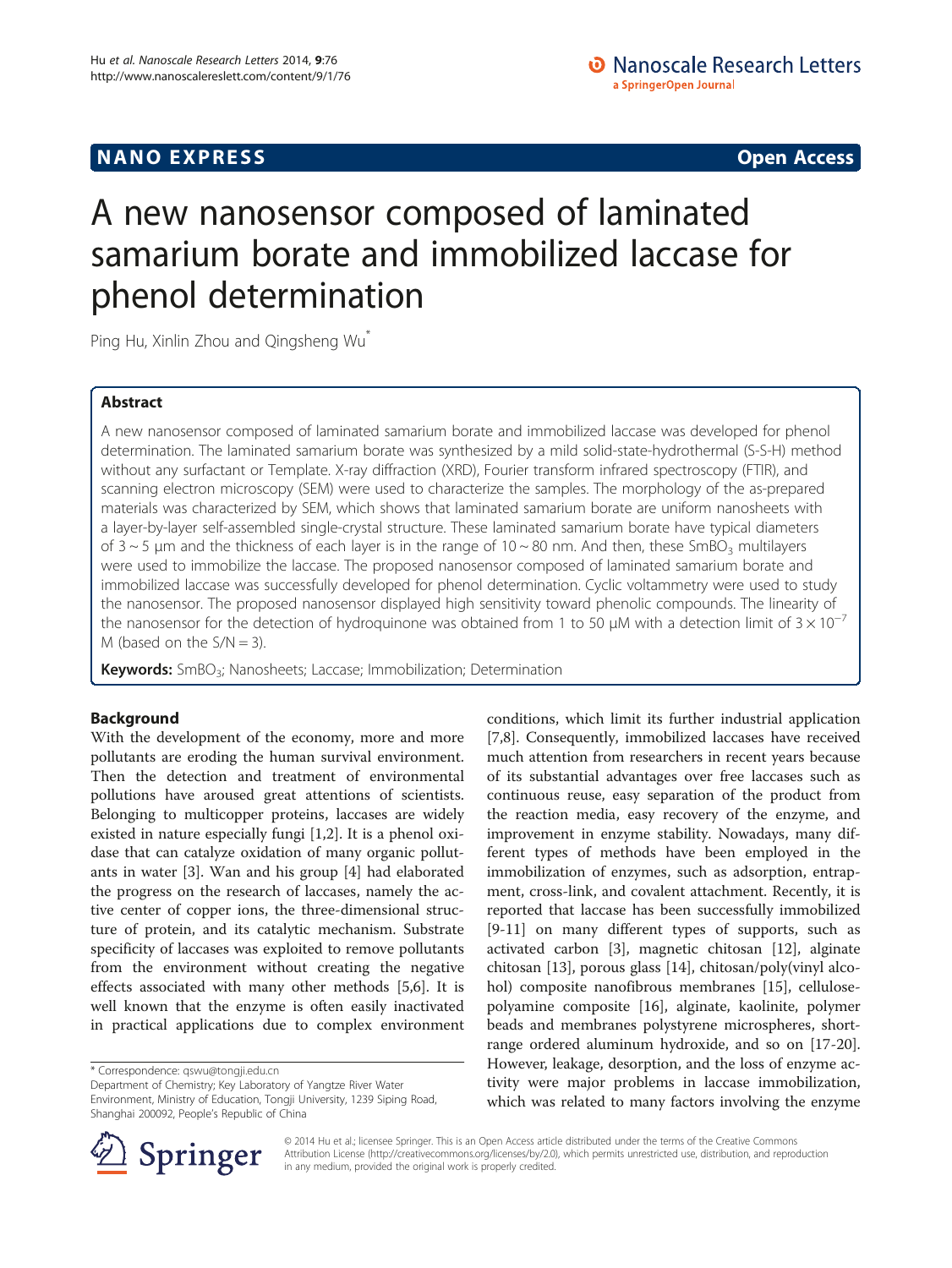itself, polymer matrix, reaction reagents, and process conditions [\[9](#page-5-0)]. Therefore, it is of great interest in developing novel technologies on laccase immobilization to improve catalytic activity of laccase and increase its industrial application.

Among those laccase supports, inorganic materials are more attractive because of their regular structure, good mechanical, chemical, and thermal stabilities [\[21-23](#page-6-0)]. Nanomaterials have attracted increasing attention for their novel properties and potential applications with small dimensions [\[24,25\]](#page-6-0). Inorganic nanomaterials of rare-earth borate compounds show high vacuum ultraviolet (VUV) transparency and exceptional optical damage thresholds. Acentric lanthanide borate crystals are useful in a wide variety of photonic devices for unique optical, nonlinear optical, laser, electronic, and other physical properties [[24,25\]](#page-6-0). In the past decades, the rareearth borates are widely used in many fields [[26-30](#page-6-0)] and a number of synthetic methods have been employed to fabricate them. However, many routes suffer from the use of high temperature, tedious processes, and environmental pollution. Therefore, it is still an attractive and necessary topic for the development of environmentally friendly, facile, and reproducible methods to fabricate rare-earth borate nanometer materials.

In this paper, we choose a novel laminated  $SmBO<sub>3</sub>$ multilayer as support for the immobilization of laccase. The  $SmBO<sub>3</sub>$  multilayer samples were synthesized via the solid-state-hydrothermal (S-S-H) method, which exhibits many advantages, such as no side products, facile operation, and low cost. Then laccase was immobilized in  $SmBO<sub>3</sub>$  nanosheets for the fabrication of the nanosensor. The performance of the proposed nanosensor composed of the laminated samarium borate and immobilized laccase in the catalytic determination of phenolic compounds has been investigated in detail.

## Methods

## Reagents and apparatus

All reagents were analytical grade in the synthesis system.  $H_3BO_3$  (>99.0%),  $Sm_2O_3$  (>99.99%),  $Na_2HPO_4$ . 12H<sub>2</sub>O (>99.0%),  $C_6H_8O_7 \cdot H_2O$  (>99.8%), hydroquinone (>99.99%), and 2, 6-dimethoxyphenol (>99.99%) were purchased from Shanghai Chemical Reagent Co, Ltd. (Shanghai, China) and used without any purification. Laccase was provided by Shanghai Daidi Industrial Development Co, Ltd. (Shanghai, China) and stored at 4°C before using.

The morphology and structure of the samples were inspected by using a field emission scanning electron microscope (FE-SEM, Hitachi S4800, Tokyo, Japan) at an accelerating voltage of 5 KV. The phase purity and crystallinity of the samples were characterized by X-ray powder diffraction (XRD) performed on a D8 FOCUS radiation ( $\lambda = 0.154056$  nm), employing a scanning rate of  $0.02^\circ \cdot s^{-1}$ , in the  $2\theta$  ranges from  $10^\circ$  to  $70^\circ$ . Infrared spectra (4,000 to 400 cm−<sup>1</sup> ) are recorded by Nicolet 5DX Fourier transform infrared spectroscopy (FTIR; Thermo Fisher Scientific, Waltham, MA, USA) equipped with a TGS/PE detector and a silicon beam splitter with  $1 \text{ cm}^{-1}$ resolution.

Electrochemical experiments were carried out with a CHI-660B electrochemical workstation (Shanghai, China). Measurements were performed at least three times on a glassy carbon electrode (GCE). A conventional threeelectrode system was employed, comprising a GCE (3-mm diameter) as the working electrode, a platinum wire as the auxiliary electrode, and an Ag/AgCl (saturated KCl) as the reference electrode. Voltammetric responses were recorded in 50 ml of substrate solutions prepared in PBS buffer solution. First, the modified electrode was activated by several successive voltammetric cycles from −0.20 to 0.80 V. Second, cycle voltammograms (CVs) at the rate of 50 mV · s−<sup>1</sup> were carried out from −0.20 to 0.80 V after subtracting the background. Finally, the GCE was regenerated by 10 successive cyclic voltammetric sweeps in the blank solution. After several measurements, the GCE should be repolished. All the electrochemical measurements were carried out at room temperature.

## Preparation of SmBO<sub>3</sub> nanocrystals

Precursor-laminated  $SmBO<sub>3</sub>$  multilayers were synthesized by solid-state-hydrothermal method. In a typical synthesis, 0.6 mmol  $Sm_2O_3$ , 0.72 mmol  $H_3BO_3$ , 14 ml deionized water are mixed in a 20-ml-capacity Teflonlined autoclave. The autoclave is sealed and maintained at 200°C constantly for 36 h and then cooled to room temperature naturally. The precipitation is centrifuged and washed with deionized water several times. Finally, as-obtained products are dried under vacuum at 60°C for 4 h. We propose that the formation processes of  $SmBO<sub>3</sub>$ in the solid-state-hydrothermal system at 200°C can be assigned to two stages:  $Sm<sub>2</sub>O<sub>3</sub>$  is first transformed into hydroxide,  $Sm(OH)_{3}$ , then the hydroxide interacts with  $H_3BO_3$  to form products. The formation reactions of  $SmBO<sub>3</sub>$  are proposed and shown in Figure 1.

## Immobilization of laccase on  $SmBO<sub>3</sub>$  nanocrystals

The  $SmBO<sub>3</sub>$  multilayers were employed as carriers for the immobilization of laccase, and the laccase was

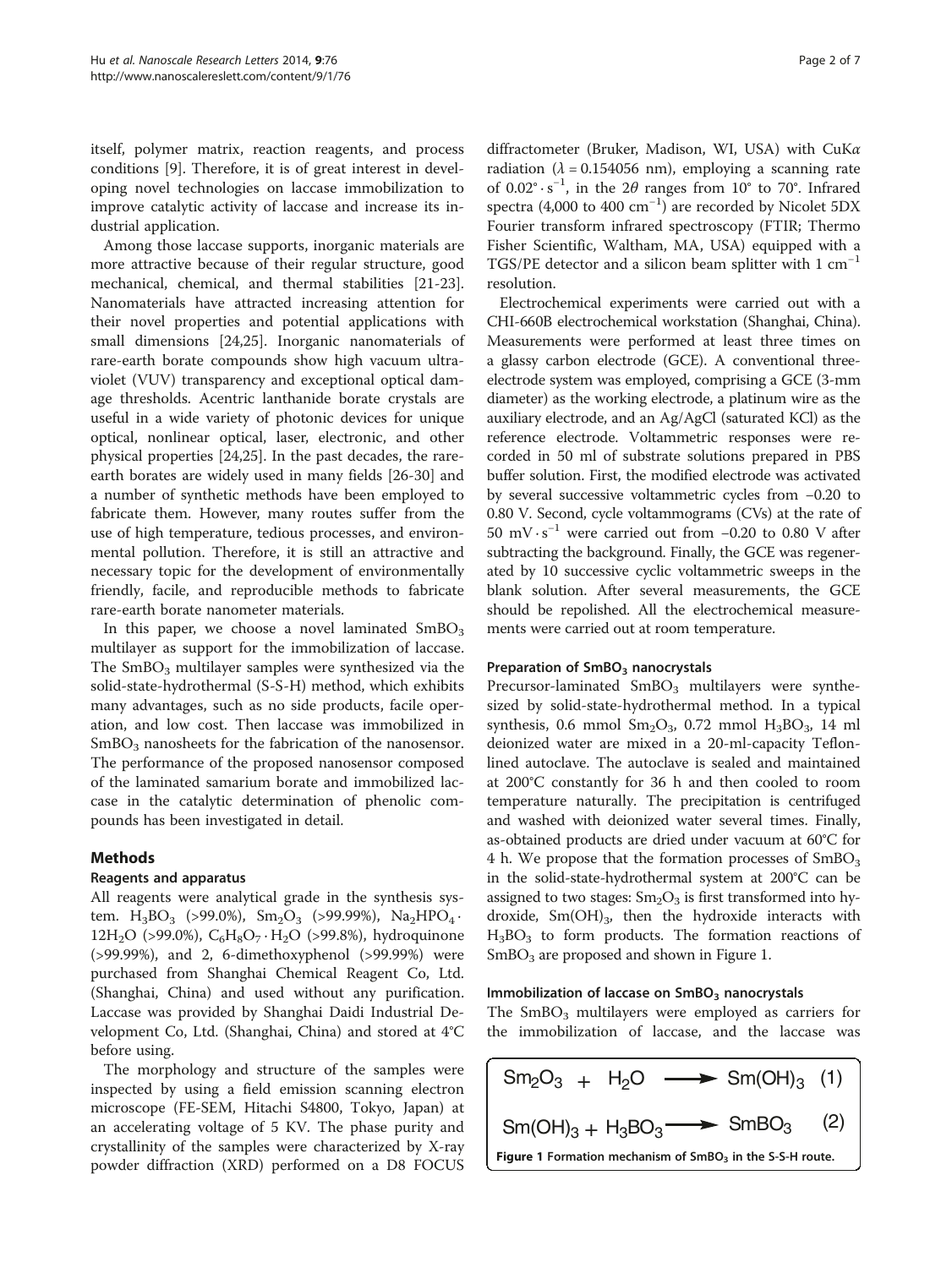<span id="page-2-0"></span>immobilized on these materials by the physical adsorption method. In a typical procedure,  $100$  mg of  $SmBO<sub>3</sub>$ support was suspended in 10 ml of phosphate buffer (pH = 7.0) containing a certain amount of laccase (about 20 mg). The mixture of the supports and laccase solution was slowly stirred at room temperature for 12 h. Subsequently, the laccase immobilized on  $SmBO<sub>3</sub>$  was separated by a centrifuge. Then the samples were washed with 10 ml of buffer solution by shaking for 5 min and separated quickly using a centrifuge. The washing



Figure 2 Typical SEM images of as-prepared  $SmBO<sub>3</sub>$  (a), corresponding high-magnified images (b), and immobilized laccase images (c).



procedure was repeated several times until no protein was detected in the supernatant. Finally, the laccase immobilized by  $SmBO<sub>3</sub>$  were stored at 4°C before using. The percentage of the immobilized laccase on the  $SmBO<sub>3</sub>$  samples is in the range of  $10.7\% \sim 15.2\%$ .

#### Preparation of the glassy carbon electrode

Ultrasonic agitation was used to disperse  $1$ -mg  $SmBO<sub>3</sub>$ immobilized laccase into 1-ml Nafion to give a suspension (1 mg · ml−<sup>1</sup> ). Before an experiment, the GCE was polished successively with 0.1-μm γ-Al<sub>2</sub>O<sub>3</sub> powder, and then on a polishing cloth. Residual polishing material was removed from the electrode surface by ultrasonic agitation in concentrated  $HNO<sub>3</sub>$ , distilled water, and absolute ethanol. Then, the GCE was coated with 10 μl of laccase immobilized by  $SmBO<sub>3</sub>-Nafion$  suspension

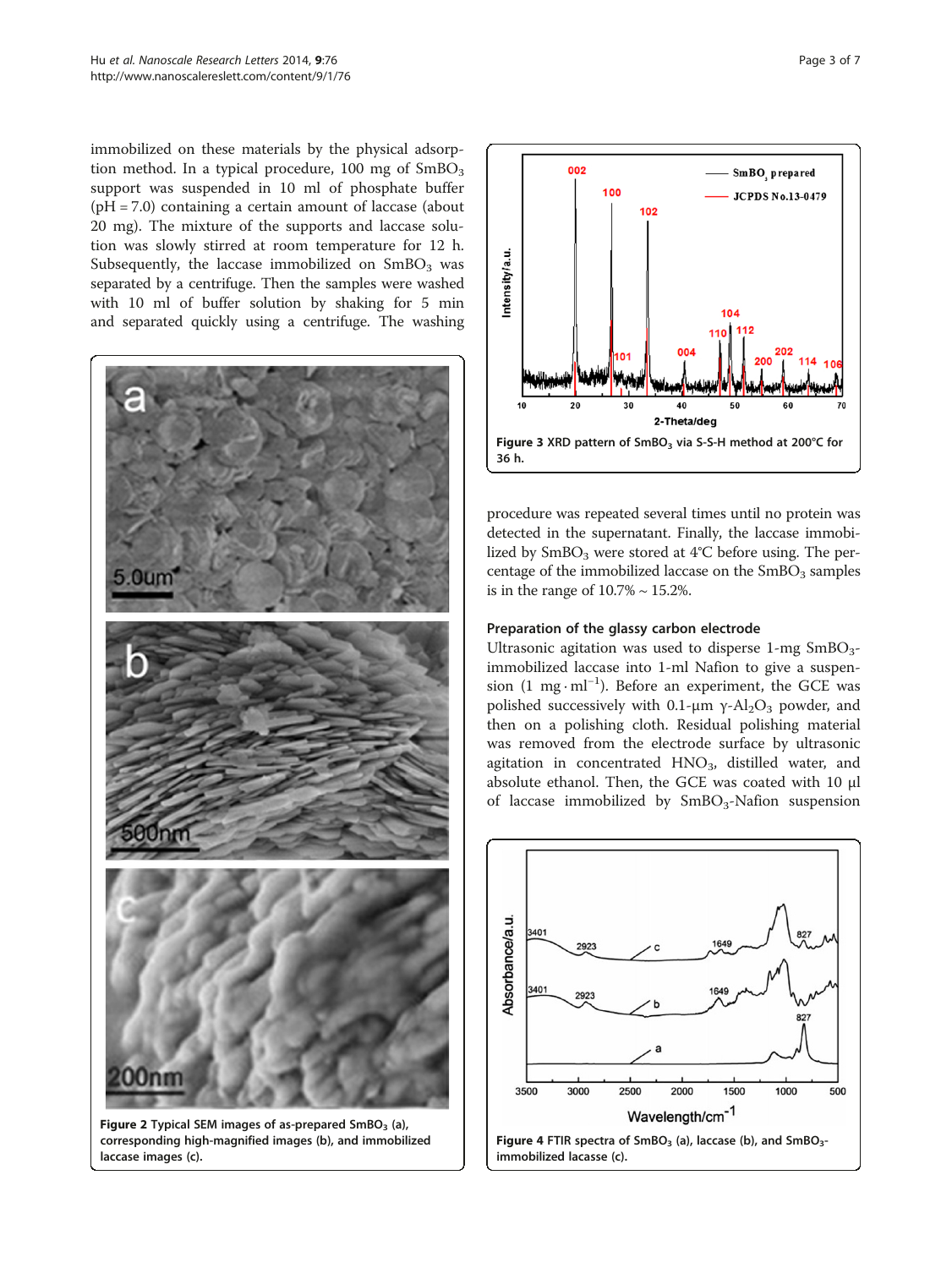<span id="page-3-0"></span>(1 mg · ml−<sup>1</sup> ) and the solvent evaporated under room temperature for 1 h. The modified electrode was cleaned with distilled water before use.

## Results and discussion SEM studies

Figure [2a](#page-2-0) shows SEM micrographs of as-prepared  $SmBO<sub>3</sub>$ multilayer obtained via the additive-free S-S-H method at 200°C for 36 h. Figure [2](#page-2-0)b was the corresponding highmagnified images. The multilayer shapes consist of multilayer nanosheets. These nanosheets have typical diameters of  $3 \sim 5$  μm while the thickness of the single layer are in the range of  $10 \sim 80$  nm. These microparticles are nonaggregated with narrow size distribution. The pseudovaterite self-assembled SmBO<sub>3</sub> multilayers exhibit advantages in high-ratio surface area and analogy-graphite layer structure, which are favorable for potential application in enzyme immobilization. Figure [2c](#page-2-0) shows that the laccase was effectively filled among layers of  $SmBO<sub>3</sub>$  by physical absorption. Inspired by this, we inferred the multilayer structures of  $SmBO<sub>3</sub>$  suitable for immobilization of other enzymes.

## The XRD pattern analysis of as-prepared  $SmBO<sub>3</sub>$  samples

To ascertain the structure of as-prepared  $SmBO<sub>3</sub>$  samples, corresponding XRD patterns of samples were investigated and shown in Figure [3.](#page-2-0) The pattern is inconsistent with aragonite-type, which are indexed in the standard pattern database listed in JCPDS. To make clear the crystal structure, the MDI Jade (5.0 Edition) software was applied to auto index the similar patterns in JCPDS. It was found that the peak positions are in accordance with the primitive-lattice hexagonal phase  $SmBO<sub>3</sub>$  (No. 13-0479).

## FTIR spectra analysis

Figure [4](#page-2-0)a shows FTIR spectra of  $SmBO<sub>3</sub>$  prepared via the S-S-H method at 200°C for 36 h. The absorbance peaks are assigned to the vibration mode of the ring anion  $B_3O_9$ <sup>9-</sup>. A feature of this model is that the  $B_3O_9^{9-}$ group is involving a planar ring with D3 symmetry. The assignment model is proposed in hexagonal  $LnBO<sub>3</sub>$  as follows: Due to the stretching vibrations of the ring sketch of the cyclic trimeric ion and the terminal B-O and bending vibrations of them, the absorption bands in





the region of 800 to 1,200  $\text{cm}^{-1}$  and below 500  $\text{cm}^{-1}$ , respectively [\[31](#page-6-0)-[34\]](#page-6-0). To investigate the binding between the laccase and the laminated  $SmBO<sub>3</sub>$  multilayers, FTIR spectra for the laminated  $SmBO<sub>3</sub>$  multilayers, lacasse, and laminated  $SmBO<sub>3</sub>$  multilayers with immobilized laccase were measured.

Figure [4](#page-2-0)b,c shows the FTIR spectra laccase and  $SmBO_{3}$ immobilized lacasse. Compared to the typical absorption peaks of lacasse at 3,401, 2,923, and 1,649  $cm^{-1}$  and the main absorption peaks of  $SmBO<sub>3</sub>$  at 1,110, 960, 894, and 827 cm<sup>-1</sup>, the absorption of SmBO<sub>3</sub>-immobilized lacasse include all of the above peaks. So it is evident that the laccase was successfully immobilized on  $SmBO<sub>3</sub>$  nanosheets. Moreover, it can be seen from Figure [4](#page-2-0) that the positions of lacasse and those immobilized in  $SmBO<sub>3</sub>$  are nearly at

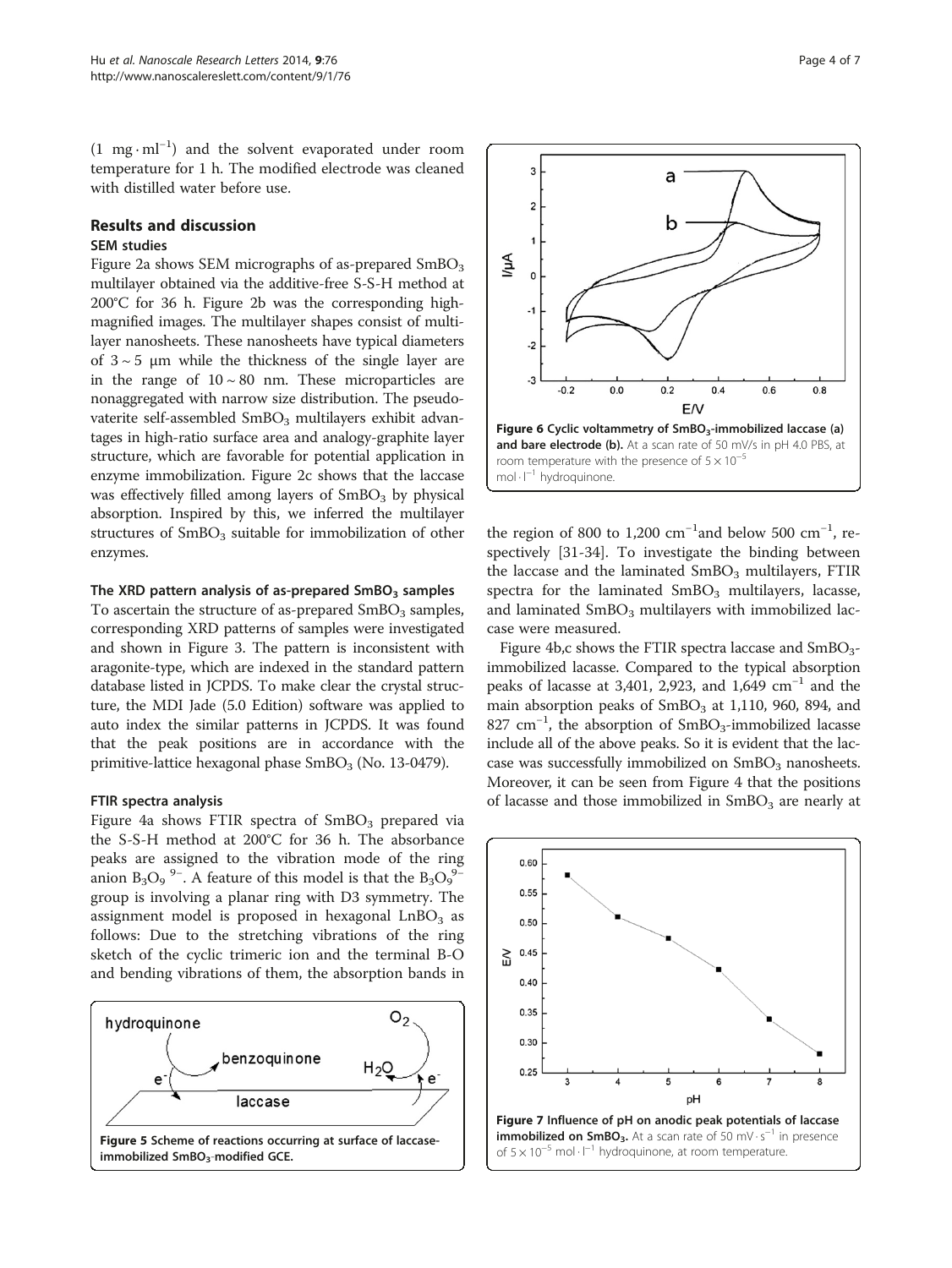<span id="page-4-0"></span> $2.4$ 

 $22$ 

 $2.0$ 

 $1.8$ 

 $1.4$  $1.2$ 

 $1.0$ 

 $\widetilde{\Xi}$  1.6



Figure 8 Influence of pH on anodic peak currents of laccase **immobilized on SmBO<sub>3</sub>.** At a scan rate of 50 mV $\cdot$ s<sup>-1</sup> in presence

pH

tive structure in  $SmBO<sub>3</sub>-immobilized$  lacasse.

#### Electrochemical properties

The response of laccase-immobilized  $SmBO<sub>3</sub>$  nanosheets for phenolic compound detection is based on the mechanism in which a substrate (hydroquinone in this case), laccase, and oxygen are involved. The enzymatic mechanism involved in laccase-immobilized  $SmBO<sub>3</sub>$  for phenolic compound detection is the same as the bare laccase [\[4](#page-5-0)]. Laccase as one of the multicopper oxidases contains four copper atoms and catalyzes the four-electron reduction of  $O_2$  to  $H_2O$  at a trinuclear copper cluster. The catalytic process consists of the oxidation of hydroquinone by





laccase followed with the reduction of  $O_2$  by laccase (Figure [5](#page-3-0)).

The electrochemical behaviors of laccase-immobilized SmBO<sub>3</sub>-modified GCE in various solutions were studied using cyclic voltammetry and the results are shown in Figure [6](#page-3-0). The laccase-immobilized  $SmBO<sub>3</sub>$ -modified GCE remain its redox behaviors in pH 4.0 PBS at room temperature with the presence of  $5 \times 10^{-5}$  mol $\cdot 1^{-1}$  hydroquinone. The anodic peak currents of laccase-immobilized  $SmBO<sub>3</sub>-modified GCE are 3.0 µA. Compared to the an$ odic peak current of bare electrode which is 1.48 μA, the anodic peak current of modified GCE is at least two times greater. These demonstrate that the electrode of the  $SmBO<sub>3</sub>-immobilized laccase has a better sensitivity to the$ substrate. At the same time, we found that the  $\Delta E$  of laccase-

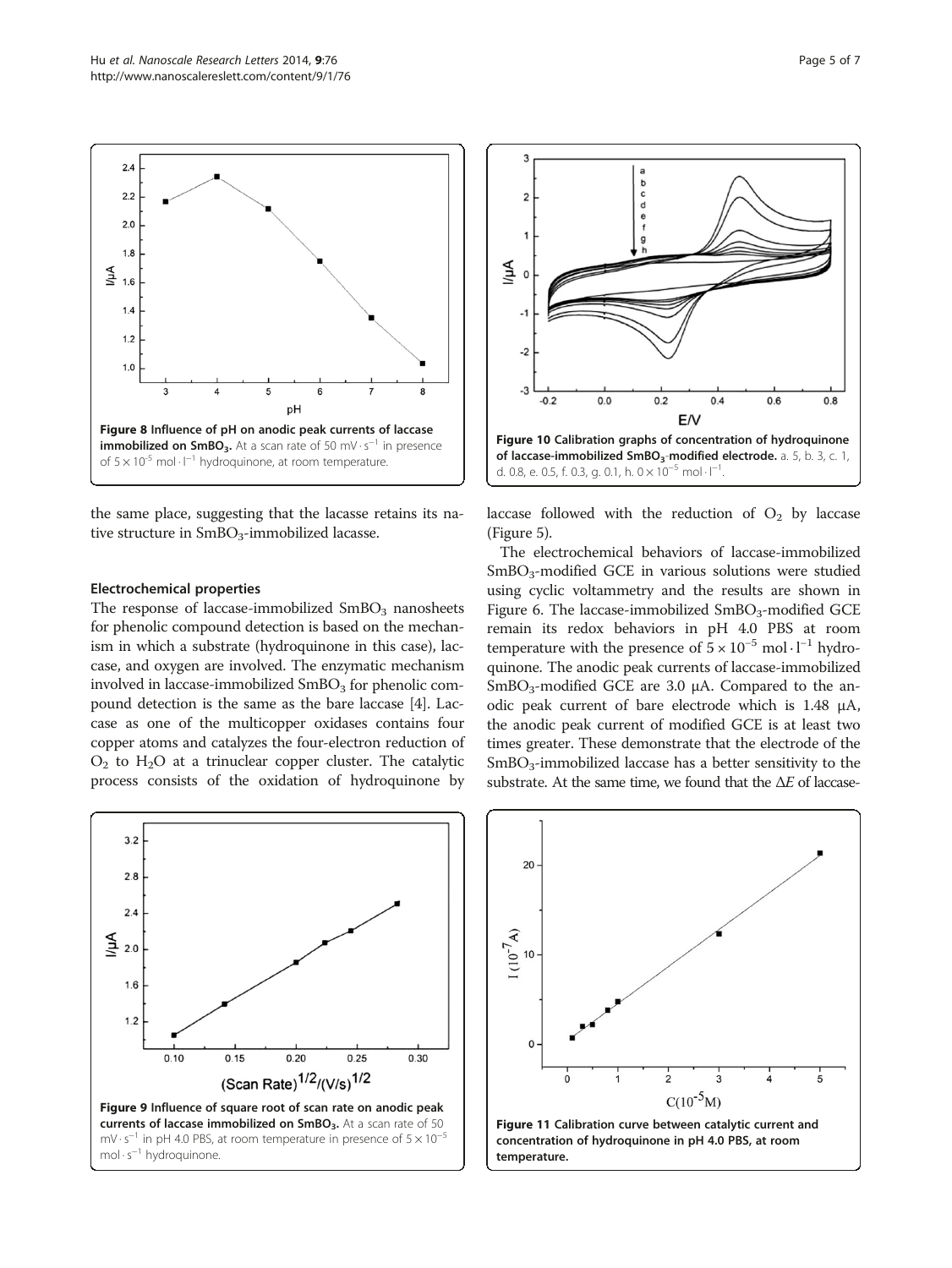<span id="page-5-0"></span>immobilized  $SmBO_3$ -modified GCE (0.51 V) is larger than bare electrode (0.47 V). According to the Gibbs-Helmholtz equation  $\Delta G = -nF\Delta E$ ,  $\Delta G$  of the laccase-immobilized SmBO<sub>3</sub>-modified GCE is smaller than the bare electrode. These results suggest that the reaction occurs on the laccase-immobilized SmBO<sub>3</sub> electrode is much easier than the bare electrode.

#### Optimal parameters

We used 0.2 mol  $\cdot$  l<sup>−1</sup> Na<sub>2</sub>HPO<sub>4</sub> $\cdot$  12H<sub>2</sub>O and 0.1 mol  $\cdot$  l<sup>−1</sup>  $C_6H_8O_7 \cdot H_2O$  solutions to adjust the pH of the buffer solutions from 3.0 to 8.0. Figures [7](#page-3-0) and [8](#page-4-0) show the relationship between the pH values and the anodic peak potentials, the anodic peak currents from CV, respectively. The potentials shifted negatively with increasing pH value. At the same time, the anodic peak currents increased slightly with increasing pH, and when the pH exceeded 4.0, the anodic peak currents decreased immediately. It may be due to the high oxidation potentials and the serious interference at low pH values. Therefore, pH 4.0 was chosen as the optimum pH in this work.

Cycle voltammograms were employed to investigate the influence of scan rate on hydroquinone oxidation at the laccase-immobilized  $SmBO<sub>3</sub>$ -modified electrode. The results are shown in Figure [9](#page-4-0). At scan rates in the range of 0.01 to 0.1  $V \cdot s^{-1}$ , the oxidative peak currents of the laccase-immobilized SmBO<sub>3</sub>-modified electrode in hydroquinone solution increased linearly with the square root of the scan rate, which proved that the electro-oxidation of hydroquinone was a diffusion-controlled process.

### Calibration graphs

The anodic peak currents  $(I_p)$  of laccase-immobilized  $SmBO<sub>3</sub>$ -modified electrode of the CV are proportional to the concentration of hydroquinone from  $1 \times 10^{-6}$  to  $5 \times 10^{-5}$  $5 \times 10^{-5}$  $5 \times 10^{-5}$  mol·l<sup>-1</sup>. The picture is shown in Figure 10.

The calibration curve under optimal conditions is shown in Figure [11.](#page-4-0) The linear response range of laccaseimmobilized  $SmBO<sub>3</sub>$ -modified electrode to hydroquinone concentration is from 1 to 50 μM with a correlation coefficient of 0.998 ( $I = 4.13c +0.42$ ,  $r = 0.998$ ). The detection limits of the compounds are estimated to be  $3 \times 10^{-7}$  mol · l<sup>-1</sup>.

#### Conclusions

In summary, we have demonstrated a nanosensor composed of laminated samarium borate and immobilized laccase for phenol determination. These  $SmBO<sub>3</sub>$  nanosheets have been successfully prepared via a mild solidstate-hydrothermal method without any surfactant or template, and laccase was successfully immobilized on these multilayers through physical adsorption method. The uniform multilayer-intersected structure could play an important role in the adsorption of laccase. This novel laccase immobilization method based on  $SmBO<sub>3</sub>$ 

improved the performance of the laccase for phenol determination. The linear range and bioactivity of laccase-modified electrode can also satisfy the practical application. The present study has enlarged the family of support for laccase immobilization and may provide an efficient approach for phenol determination.

#### Competing interests

The authors declare that they have no competing interests.

#### Authors' contributions

PH and XZ carried out the experiments and analyzed the data. PH drafted and revised the paper; QW designed and supervised the whole work. All authors read and approved the final manuscript.

#### Acknowledgements

This work is supported by the National Natural Science Foundation of China (No. 91122025, 21103127, 21101118), the State Major Research Plan (973) of China (No. 2011CB932404), the Nano-Foundation of Shanghai in China (No. 11nm0501300), and the Shanghai Key Laboratory of Molecular Catalysis and Innovative Materials (No.2012MCIMKF03).

#### Received: 30 November 2013 Accepted: 4 February 2014 Published: 15 February 2014

#### References

- 1. Baldrian P: Fungal laccases-occurrence and properties. FEMS Microbiol Rev 2006, 30:215–242.
- 2. Durán N, Rosa MA, D'Annibale A, Gianfreda L: Applications of laccases and tyrosinases (phenoloxidases) immobilized on different supports: a review. Enzyme Microb Technol 2002, 31:907–931.
- Lu L, Zhao M, Wang Y: Immobilization of laccase by alginate-chitosan microcapsules and its use in dye decolorization. World J Microbiol Biotechnol 2007, 23:159–166.
- 4. Wan Y-Y, Du Y-M: Structure and catalytic mechanism of laccases. Chemistry 2007, 70:662–670.
- 5. Zhu YF, Kaskel S, Shi JL, Wage T, van Pée KH: Immobilization of Trametes versicolor laccase on magnetically separable mesoporous silica spheres. Chem Mater 2007, 19:6408–6413.
- 6. Savolainen A, Zhang YF, Rochefort D, Holopainen U, Erho T, Virtanen J, Smolander M: Printing of polymer microcapsules for enzyme immobilization on paper substrate. Biomacromolecules 2011, 12:2008–2015.
- 7. Forde J, Tully E, Vakurov A, Gibson TD, Millner P, Fágáin CÓ: Chemical modification and immobilisation of laccase from trametes hirsuta and from myceliophthora thermophila. Enzyme Microb Technol 2010, 46:430–437.
- 8. D'Annibale A, Stazi SR, Vinciguerra V, Mattia ED, Sermanni GG: Characterization of immobilized laccase from Lentinula edodes and its use in olive-mill wastewater treatment. Process Biochem 1999, 34:697–706.
- 9. Wang F, Guo C, Liu HZ, Liu CZ: Immobilization of Pycnoporus sanguineus laccase by metal affinity adsorption on magnetic chelator particles. Chem Technol Biotechnol 2008, 83:97–104.
- 10. Xu XH, Lu P, Zhou YM, Zhao ZZ, Guo MQ: Laccase immobilized on methylene blue modified mesoporous silica MCM-41/PVA. Mater Sci Eng C 2009, 29:2160–2164.
- 11. Areskogh D, Henriksson G: Immobilisation of laccase for polymerisation of commercial lignosulphonates. Process Biochem 2011, 46:1071–1075.
- 12. Davis S, Burns RG: Covalent immobilization of laccase on activated carbon for phenolic effluent treatment. Appl Microbiol Biotechnol 1992, 37:474–479.
- 13. Jiang DS, Long SY, Huang J, Xiao HY, Zhou JY: Immobilization of Pycnoporus sanguineus laccase on magnetic chitosan microspheres. Biochem Eng J 2005, 25:15–23.
- 14. Rogalski J, Dawidowicz A, J'ozwik E: Immobilization of laccase from Cerrena unicolor on controlled porosity glass. J Mol Catal B Enzym 1999, 6:29–39.
- 15. Xu R, Zhou QJ, Li FT, Zhang BR: Laccase immobilization on chitosan/poly (vinyl alcohol) composite nanofibrous membranes for 2,4-dichlorophenol removal. Chem Eng J 2013, 222:321–329.